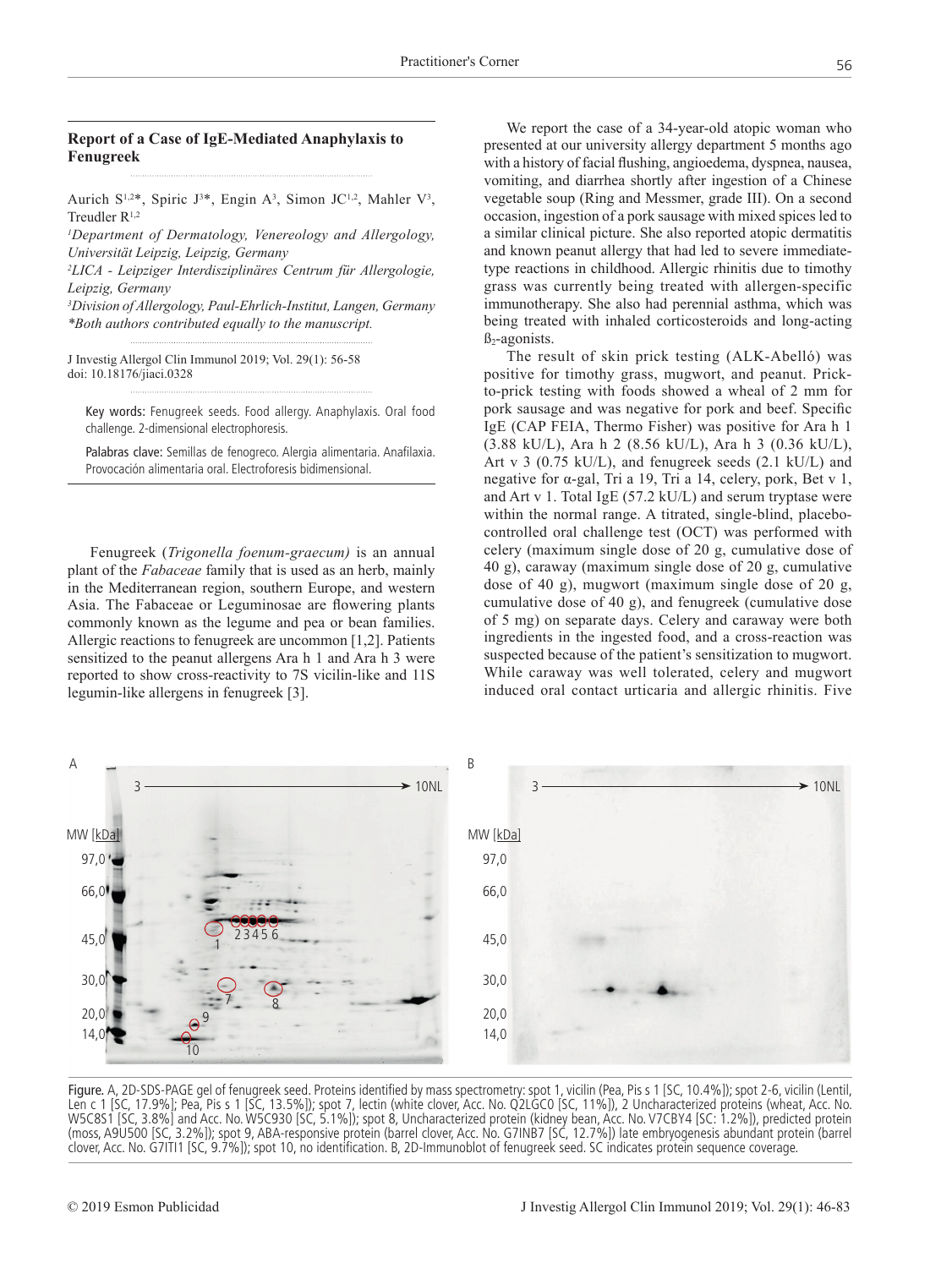minutes after ingestion of fenugreek, the patient developed oral contact urticaria, abdominal pain, nausea, dyspnea, and generalized urticaria. The symptoms resolved completely with intramuscular epinephrine and intravenous prednisolone and dimethindene.

IgE-immunoblotting and mass spectrometry were used to identify and characterize potential fenugreek allergens. Fenugreek proteins were extracted from the fenugreek powder/seeds using Tris–ammonium pentaborate buffer (pH 8.7), Tris-glycine buffer (pH 8.7), and ammonium carbonate buffer (pH 7.9) and pooled. Twenty micrograms of protein was separated using 2-dimensional electrophoresis. The first dimension was performed on a Protean IEF Cell (BioRad), and the second was performed on an Invitrogen XCell Sure Lock Mini Cell system (Whatman Protran BA83). Immunodetection was performed with the patient's serum (diluted 1:5 in PBS) and a horseradish peroxidase– labelled mouse monoclonal antibody targeting human IgE (Southern Biotechnology). SYPRO Ruby–stained protein spots were manually matched with IgE-reactive spots on the membrane, excised, and subjected to tryptic digestion and mass spectrometry, as published elsewhere [4]. They were then modified according to Spiric et al [5]. Protein Lynx Global Server version 3.03 (Waters) and the UniProt database (April 2014) restricted to entries for green plants were used for the data analysis after application of standard processing parameters.

In total, 8 proteins were identified in IgE-binding spots by mass spectrometry. These were matched with the protein sequences from other sources (Figure). A number of peptides with sequence identity to Len c 1 from lentil and Pis s 1 from peas were identified in spots 1-6, which belong to the vicilin protein family (<55% sequence identity to Ara h 1). Additionally, the proteins in the most intense IgE spots on the gel were identified as lectin and uncharacterized proteins of wheat (spot 7) and of kidney beans and moss plants (spot 8). These proteins have not been reported to be allergenic in other plants, and no clinically relevant allergy was found to any of these allergens in the present case.

Additionally, the patient's serum showed IgE binding to major peanut allergens on 1D immunoblot for Ara h 1, Ara h 3, Ara h 2, and Ara h 6 (data not shown, although the peptide homologues were absent in the fenugreek extract).

Sequencing the fenugreek genome in combination with proteomic analysis of fenugreek extract would enable better identification of the culprit proteins responsible for the allergic reaction, since in most reported cases, fenugreek allergens from cross-reactions to peanut allergens were not identified, and cross-reactivity to other legumes such as soy and lupin has also been demonstrated [6-8]. Cross-reactivity to the lipid transfer protein of mugwort (Art v 3) and celery is also possible, although the clinical reaction to celery and mugwort in the challenge was clearly less intense than to fenugreek.

The low-molecular-weight range proteins in fenugreek extract appear to be more relevant in the present case owing to the fact that the IgE-binding reactivity observed was more pronounced than with the high-molecular-weight proteins.

Therefore, further studies on optimization of extraction would be beneficial for more precise identification of culprit proteins.

Unfortunately, the patient was lost to follow-up and not available for further investigations, such as cross-inhibition testing.

In summary, we present a rare case of anaphylactic reaction to fenugreek due to unknown allergens.

Fenugreek is used as an ingredient not only in mixed spices, but also in natural remedies, artificial maple syrup, coffee substitute, cheese, and supplement in baked goods [9]. In Europe, fenugreek does not have to be declared, thus making avoidance very difficult and challenging for patients whose primary allergy is to peanut [10].

### *Funding*

The authors declare that no funding was received for the present study.

## *Conflicts of Interest*

The authors declare that they have no conflicts of interest.

### **References**

- 1. Faeste CK, Namork E, Lindvik H. Allergenicity and antigenicity of fenugreek (Trigonella foenum-graecum) proteins in foods. J Allergy Clin Immunol. 2009 Jan;123(1):187-94.
- 2. Che CT, Douglas L, Liem J. Case reports of peanut-fenugreek and cashew-sumac cross-reactivity. J Allergy Clin Immunol Pract. 2017 Mar - Apr;5(2):510-1.
- 3. Faeste CK, Christians U, Egaas E, Jonscher KR. Characterization of potential allergens in fenugreek (Trigonella foenumgraecum) using patient sera and MS-based proteomic analysis. J Proteomics. 2010 May 7;73(7):1321-33.
- 4. Shevchenko A, Wilm M, Vorm O, Mann M. Mass spectrometric sequencing of proteins silver-stained polyacrylamide gels. Anal Chem. 1996;68(5):S850-8.
- 5. Spiric J, Engin AM, Karas M, Reuter A. Quality Control of Biomedicinal Allergen Products - Highly Complex Isoallergen Composition Challenges Standard MS Database Search and Requires Manual Data Analyses. PloS One 2015;10(11):e0142404.
- 6. Dooper MM, Plassen C, Holden L, Lindvik H, Faeste CK. Immunoglobulin E cross-reactivity between lupine conglutins and peanut allergens in serum of lupine-allergic individuals. J Investig Allergol Clin Immunol. 2009;19:283-91.
- 7. Jensen LB, Pedersen MH, Skov PS, Poulsen LK, Bindslev-Jensen C, Andersen SB, et al. Peanut cross-reacting allergens in seeds and sprouts of a range of legumes. Clin Exp Allergy. 2008;38:1969-77.
- 8. Vinje NE, Namork E, Løvik M. Cross-allergic reactions to legumes in lupin and fenugreek-sensitized mice. Scand J Immunol. 2012 Oct;76(4):387-97.